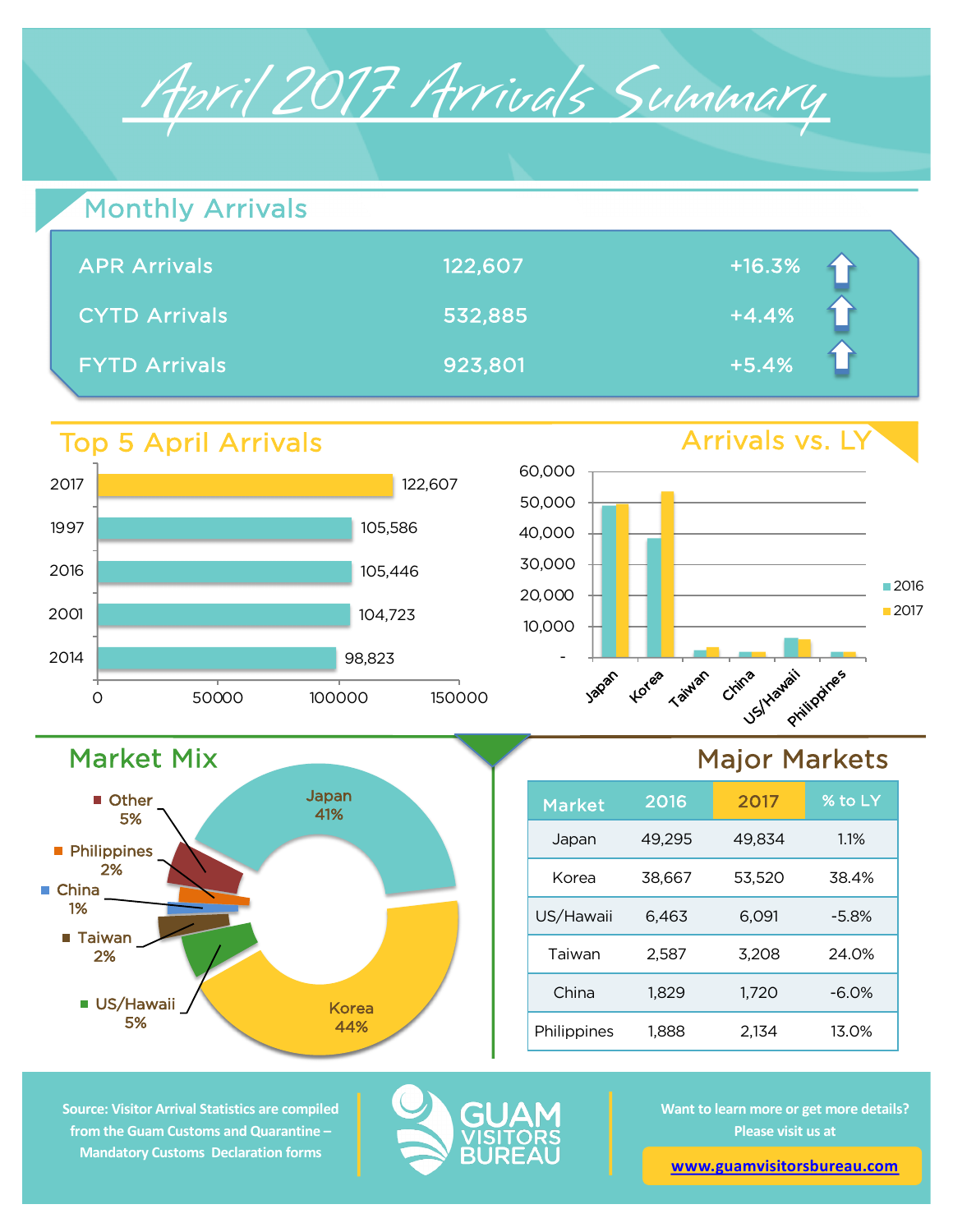#### **Visitor Arrival Summary April 2017**



|                                        | <b>Apr-16</b> | Apr-17  | % from LY |
|----------------------------------------|---------------|---------|-----------|
| Civilian Air Arrivals <sup>a</sup>     | 103.814       | 121,356 | 16.9%     |
| Civilian Sea Arrivals <sup>a</sup>     | 60            | 30      | $-50.0%$  |
| Armed Forces Air Arrivals <sup>a</sup> | 1.300         | 1.207   | $-7.2%$   |
| Armed Forces Sea Arrivals <sup>a</sup> | 272           | 14      | $-94.9%$  |
| TOTAL VISITOR ARRIVALS                 | 105,446       | 122.607 | 16.3%     |

| <b>ORIGIN OF AIR ARRIVALS (Civilian &amp; Armed Forces)</b>                            | Apr-16                  | Apr-17                  | % from LY      |
|----------------------------------------------------------------------------------------|-------------------------|-------------------------|----------------|
| <b>JAPAN</b>                                                                           | 49,295                  | 49,834                  | 1.1%           |
| Kanto (Tokyo)                                                                          | 24,848                  | 25,539                  | 2.8%           |
| Chubu (Nagoya)                                                                         | 6,204                   | 6,498                   | 4.7%           |
| Kinki (Osaka)                                                                          | 9,535                   | 8,720                   | $-8.5%$        |
| Koshinetsu                                                                             | 1,133                   | 1,197                   | 5.6%           |
| Hokuriku                                                                               | 868                     | 649                     | $-25.2%$       |
| Tohoku                                                                                 | 1,512                   | 1,656                   | 9.5%           |
| Kyushu                                                                                 | 1,830                   | 1,935                   | 5.7%           |
| Chugoku                                                                                | 1,221                   | 1,092                   | $-10.6%$       |
| Hokkaido                                                                               | 1,150                   | 1,352                   | 17.6%          |
| Shikoku                                                                                | 563                     | 555                     | $-1.4%$        |
| Okinawa/Miya                                                                           | 236                     | 464                     | 96.6%          |
| Other                                                                                  | 195                     | 177                     | $-9.2%$        |
| <b>KOREA</b>                                                                           | 38,667                  | 53,520                  | 38.4%          |
| Seoul                                                                                  | 14,918                  | 19,204                  | 28.7%          |
| Incheon                                                                                | 2,519                   | 3,168                   | 25.8%          |
| Chungbuk                                                                               | 682                     | 1,161                   | 70.2%          |
| Chungnam                                                                               | 1,449                   | 2,051                   | 41.5%          |
| Gangwon                                                                                | 481                     | 690                     | 43.5%          |
| Jeonbuk                                                                                | 543                     | 961                     | 77.0%          |
| Gyeonbuk                                                                               | 1,363                   | 2,273                   | 66.8%          |
| Gyeonggi                                                                               | 8,614                   | 11,374                  | 32.0%          |
| Jeonnam                                                                                | 807                     | 1,260                   | 56.1%          |
| Gyeongnam                                                                              | 5,394                   | 9,101                   | 68.7%          |
| Other                                                                                  | 1.897                   | 2,277                   | 20.0%          |
| <b>TAIWAN</b>                                                                          | 2,587                   | 3,208                   | 24.0%          |
| Taipei                                                                                 | 1,487                   | 1,678                   | 12.8%          |
| Kaohsiung                                                                              | 163                     | 225                     | 38.0%          |
| Taichung                                                                               | 462                     | 650                     | 40.7%          |
| Taoyuan, Miaoli, Hsinehu                                                               | 349                     | 435                     | 24.6%          |
| Other                                                                                  | 126                     | 220                     | 74.6%          |
| <b>CHINA</b>                                                                           | 1,829                   | 1,720                   | $-6.0%$        |
| Beijing                                                                                | 256                     | 264                     | 3.1%           |
| Shanghai                                                                               | 607                     | 483                     | $-20.4%$       |
| Guangzhou                                                                              | 210                     | 161                     | $-23.3%$       |
| Other                                                                                  | 756                     | 812                     | 7.4%           |
| <b>U.S. MAINLAND</b>                                                                   | 5,124                   | 4,735                   | $-7.6%$        |
| <b>HAWAII</b>                                                                          | 1,339                   | 1,356                   | 1.3%           |
| <b>CNMI</b>                                                                            | 1,394                   | 1,440                   | 3.3%           |
| <b>PALAU</b>                                                                           | 353                     | 271                     | $-23.2%$       |
| <b>FSM</b>                                                                             | 869                     | 903                     | 3.9%           |
| RMI                                                                                    | 82                      | 91                      | 11.0%          |
| <b>PHILIPPINES</b>                                                                     | 1,888                   | 2,134                   | 13.0%          |
| <b>AUSTRALIA</b>                                                                       | 126                     | 215                     | 70.6%          |
| <b>CANADA</b>                                                                          | 76                      | 98                      | 28.9%          |
| <b>EUROPE</b>                                                                          | 183                     | 170                     | $-7.1%$        |
| <b>HONG KONG</b>                                                                       | 598                     | 2,052                   | 243.1%         |
| <b>THAILAND</b>                                                                        | 62                      | 49                      | $-21.0%$       |
| <b>VIETNAM</b>                                                                         | 31                      | 3                       | $-90.3%$       |
| <b>RUSSIA</b>                                                                          | 156                     | 232                     | 48.7%          |
| OTHER/UNKNOWN                                                                          | 455                     | 532                     | 16.9%          |
|                                                                                        |                         |                         |                |
| <b>VISITOR INDUSTRY STATISTICS</b>                                                     |                         |                         |                |
| <b>Hotel Occupancy Taxes<sup>c</sup></b><br>Weighted Hotel Occupancy Rate <sup>d</sup> | \$3,138,396.15<br>74.2% | \$3,895,769.91<br>84.2% | 24.1%<br>13.5% |
| Weighted Hotel Room Rate <sup>d</sup>                                                  | \$180.39                | \$191.45                | 6.1%           |
|                                                                                        |                         |                         |                |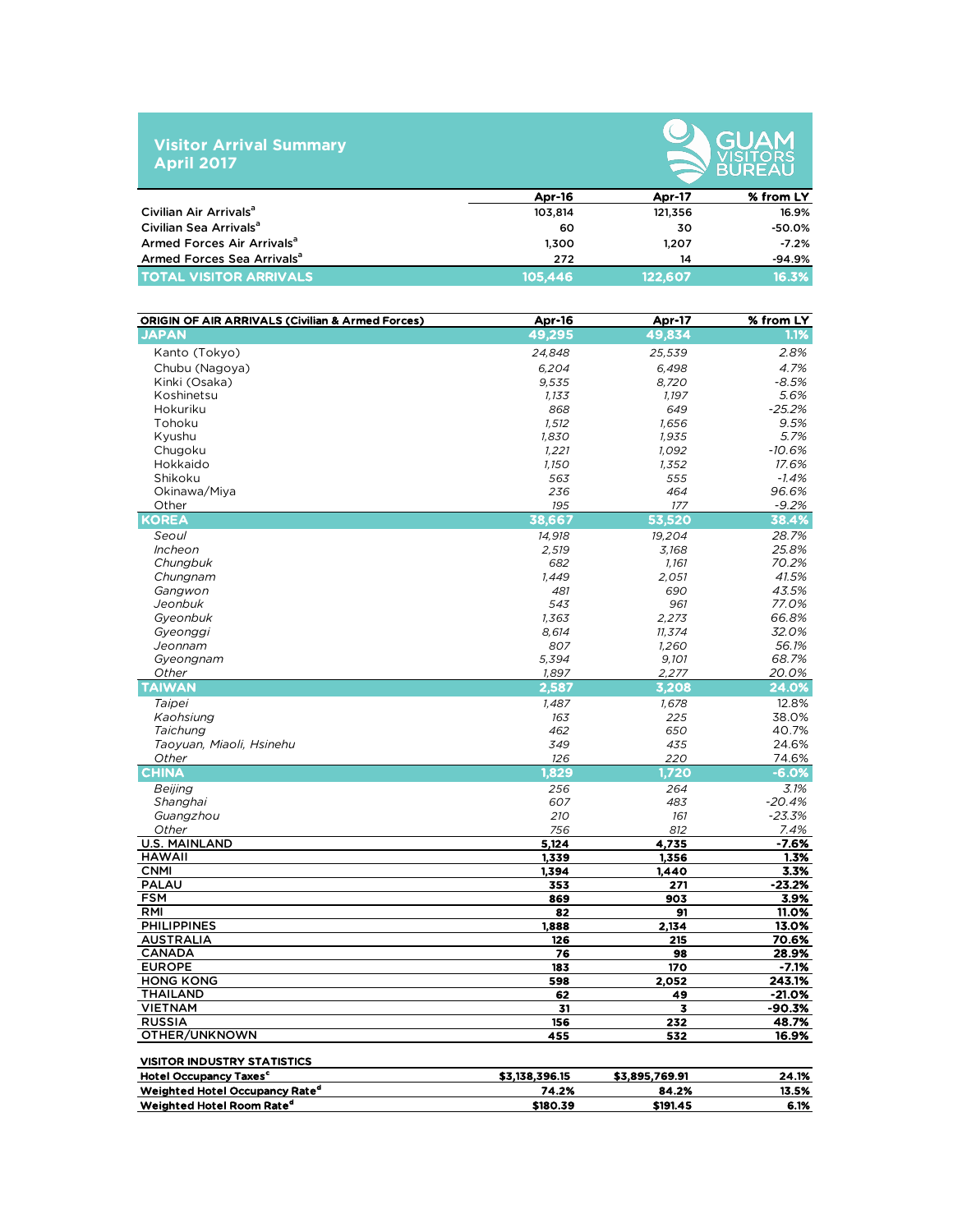### **Guam Visitors Bureau April 2017 Visitor Arrival Summary Calendar Year-to-Date 2016/17 • Fiscal Year-to-Date 2016/17**



|                               | CYTD 2016<br>(Jan - Apr '16) | <b>CYTD 2017</b><br>'Jan - Apr '17) | % from LY | <b>FYTD 2016</b><br>(Oct '15 - Apr '16) | <b>FYTD 2017</b><br>(Oct '16 - Apr '17) | % from LY |
|-------------------------------|------------------------------|-------------------------------------|-----------|-----------------------------------------|-----------------------------------------|-----------|
| Air Arrivals <sup>a</sup>     | 501.389                      | 523,557                             | 4.4%      | 865,618                                 | 912,969                                 | 5.5%      |
| Sea Arrivals <sup>a</sup>     | 8.983                        | 9.328                               | 3.8%      | 11,217                                  | 10.832                                  | $-3.4%$   |
| <b>TOTAL VISITOR ARRIVALS</b> | 510.372                      | 532.885                             | 4.4%      | 876.835                                 | 923,801                                 | 5.4%      |

| <b>ORIGIN OF AIR ARRIVALS (Civilian &amp; Armed Forces)</b> | <b>CYTD 2016</b><br>(Jan - Apr '16) | <b>CYTD 2017</b><br>(Jan - Apr '17) | % from LY         | <b>FYTD 2016</b><br>(Oct '15 - Apr '16) | <b>FYTD 2017</b><br>(Oct '16 - Apr '17) | % from LY           |
|-------------------------------------------------------------|-------------------------------------|-------------------------------------|-------------------|-----------------------------------------|-----------------------------------------|---------------------|
| <b>JAPAN</b>                                                | 263,063                             | 232,613                             | $-11.6%$          | 451,729                                 | 414,202                                 | $-8.3\%$            |
| Kanto (Tokyo)                                               | 124,467                             | 115,435                             | $-7.3%$           | 215,852                                 | 204,388                                 | $-5.3%$             |
| Chubu (Nagoya)                                              | 34,473                              | 31,288                              | $-9.2%$           | 59,270                                  | 52,216                                  | $-11.9%$            |
| Kinki (Osaka)                                               | 56,467                              | 42,324                              | $-25.0%$          | 95,810                                  | 80,261                                  | $-16.2%$            |
| Koshinetsu                                                  | 6,119                               | 5,782                               | $-5.5%$           | 10,738                                  | 10,683                                  | $-0.5%$             |
| Hokuriku                                                    | 4,146                               | 3,533                               | $-14.8%$          | 6,630                                   | 5,883                                   | $-11.3%$            |
| Tohoku                                                      | 9,127                               | 8,071                               | $-11.6%$          | 15,675                                  | 14,624                                  | $-6.7%$             |
| Kyushu                                                      | 10,764                              | 9,352                               | $-13.1%$          | 17,913                                  | 16,871                                  | $-5.8%$             |
| Chugoku                                                     | 6,366                               | 5,583                               | $-12.3%$          | 11,620                                  | 10,667                                  | $-8.2%$             |
| Hokkaido                                                    | 5,516                               | 6,163                               | 11.7%             | 8,600                                   | 9,816                                   | 14.1%               |
| Shikoku                                                     | 3,120                               | 2,516                               | $-19.4%$          | 5,640                                   | 4,791                                   | $-15.1%$            |
| Okinawa/Miya                                                | 1,623                               | 1,755                               | 8.1%              | 2,462                                   | 2,657                                   | 7.9%                |
| Other                                                       | 875                                 | 811                                 | $-7.3%$           | 1,519                                   | 1,345                                   | $-11.5%$            |
| <b>KOREA</b>                                                | 163.546                             | 212.435                             | 29.9%             | 290,021                                 | 364,437                                 | 25.7%               |
| Seoul                                                       | 63,867                              | 72,375                              | 13.3%             | 115,005                                 | 124,442                                 | 8.2%                |
| Incheon                                                     | 10.366                              | 12,251                              | 18.2%             | 18,218                                  | 21.217                                  | 16.5%               |
| Chungbuk                                                    | 3,102                               | 4,266                               | 37.5%             | 5,373                                   | 6,864                                   | 27.7%               |
| Chungnam                                                    | 6.807                               | 8,689                               | 27.6%             | 11.762                                  | 14.744                                  | 25.4%               |
| Gangwon                                                     | 2,238                               | 3,201                               | 43.0%             | 3,827                                   | 5,147                                   | 34.5%               |
| Jeonbuk                                                     | 2.552                               | 4,017                               | 57.4%             | 4,307                                   | 6,527                                   | 51.5%               |
| Gyeonbuk                                                    | 6,488                               | 10,621                              | 63.7%             | 11,708                                  | 18,295                                  | 56.3%               |
| Gyeonggi                                                    | 36,175                              | 43,535                              | 20.3%             | 63,748                                  | 75,755                                  | 18.8%               |
| Jeonnam                                                     | 4,051                               | 6,004                               | 48.2%             | 6,825                                   | 10,012                                  | 46.7%               |
| Gyeongnam                                                   | 20,627                              | 37,152                              | 80.1%             | 37,213                                  | 64,445                                  | 73.2%               |
| Other                                                       | 7,273                               | 10.324                              | 41.9%             | 12,035                                  | 16,989                                  | 41.2%               |
| <b>TAIWAN</b>                                               | 14,311                              | 13,519                              | $-5.5%$           | 23,337                                  | 23.240                                  | $-0.4%$             |
| Taipei                                                      | 7,693                               | 7,251                               | $-5.7%$           | 12,757                                  | 12,619                                  | $-1.1%$             |
| Kaohsiung                                                   | 1,001                               | 976                                 | $-2.5%$           | 1,601                                   | 1,842                                   | 15.1%               |
| Taichung                                                    | 2,973                               | 2,496                               | $-16.0%$          | 4,552                                   | 4,030                                   | $-11.5%$            |
| Taoyuan, Miaoli, Hsinehu                                    | 1,780                               | 1,793                               | 0.7%              | 2,991                                   | 3,094                                   | 3.4%                |
| Other                                                       | 864                                 | 1,003                               | 16.1%             | 1,436                                   | 1,655                                   | 15.3%               |
| <b>CHINA</b>                                                | 11,731                              | 9.547                               | $-18.6%$          | 16,376                                  | 14,934                                  | $-8.8%$             |
| Beijing                                                     | 2,271                               | 1,921                               | $-15.4%$          | 3,197                                   | 2,859                                   | $-10.6%$            |
| Shanghai                                                    | 3,335                               | 2,891                               | $-13.3%$          | 4,629                                   | 4,613                                   | $-0.3%$             |
| Guangzhou                                                   | 918                                 | 850                                 | $-7.4%$           | 1,310                                   | 1,402                                   | 7.0%                |
| Other                                                       | 5,207                               | 3,885                               | $-25.4%$          | 7,240                                   | 6,060                                   | $-16.3%$            |
| <b>U.S. MAINLAND</b>                                        | 20,536                              | 21,158                              | 3.0%              | 34,255                                  | 35,364                                  | 3.2%                |
| <b>HAWAII</b>                                               | 5,054                               | 5,028                               | $-0.5%$           | 8,262                                   | 8,728                                   | 5.6%                |
| <b>CNMI</b>                                                 | 5,206                               | 5,445                               | 4.6%              | 9,279                                   | 9,707                                   | 4.6%                |
| PALAU                                                       | 1,259                               | 967                                 | $-23.2%$          | 2,633                                   | 2,105                                   | $-20.1%$            |
| <b>FSM</b>                                                  | 3,291                               | 3,141                               | $-4.6%$           | 6,025                                   | 5,968                                   | $-0.9%$             |
| RMI                                                         | 340                                 | 341                                 | 0.3%              | 572                                     | 646                                     | 12.9%               |
| <b>PHILIPPINES</b>                                          | 5,629                               | 5,971                               | 6.1%              | 9,703                                   | 12,993                                  | 33.9%               |
| <b>AUSTRALIA</b>                                            | 869                                 | 1.068                               | 22.9%             | 1,356                                   | 1,494                                   | 10.2%               |
| CANADA                                                      | 355                                 | 408                                 | 14.9%             | 581                                     | 664                                     | 14.3%               |
| <b>EUROPE</b>                                               | 685                                 | 795                                 | 16.1%             | 1,259                                   | 1,368                                   | 8.7%                |
| <b>HONG KONG</b>                                            | 2,753                               | 7,798                               | 183.3%            | 5,272                                   | 11,297                                  | 114.3%              |
| <b>THAILAND</b><br><b>VIETNAM</b>                           | 174<br>83                           | 162<br>48                           | -6.9%<br>$-42.2%$ | 289<br>126                              | 265<br>78                               | $-8.3%$<br>$-38.1%$ |
| <b>RUSSIA</b>                                               | 908                                 | 1,255                               | 38.2%             | 1,755                                   | 2,202                                   | 25.5%               |
| OTHER/UNKNOWN                                               | 1,596                               | 1,858                               | 16.4%             | 2,788                                   | 3,277                                   | 17.5%               |
|                                                             |                                     |                                     |                   |                                         |                                         |                     |

#### VISITOR INDUSTRY STATISTICS

| Hotel O<br>ul Occupancy.<br>'Taxes'        | \$14.982.807.42 | \$16.713.143.85 | 11.5% | 4.018.607.05<br> | \$26.813.751.33 | 11.6% |
|--------------------------------------------|-----------------|-----------------|-------|------------------|-----------------|-------|
| Weighted Hotel Occupancy Rate <sup>d</sup> | 79.9%           | 87.7%           | 9.8%  | 76.9%            | 86.8%           | 12.9% |
| Weighted Hotel Room Rate <sup>d</sup>      | \$200.59        | \$210.39        | 4.9%  | \$196.76         | \$204.09        | 3.7%  |

Note: CYTD is Calendar Year-to-Date and FYTD is Fiscal Year-to-Date. 2016/17 visitor arrivals may exclude Armed Forces sea arrival statistics and may not be comparable to figures last year. Visitor statistics will be updated once the data is made available. Armed Forces sea arrivals exclude HP (home ported) or MSC (military sea command) personnel. Source: <sup>a</sup>Civilian air & sea arrivals. Customs Declaration Forms, Customs & Quarantine Agency. Processed by the Guam Visitors Bureau. Sources: bJapan Guam Travel Association, <sup>c</sup>Hotel Occupancy Tax collections are unaudited. Department of Administration, STR Global (Hotel Occupancy and ADR Report)